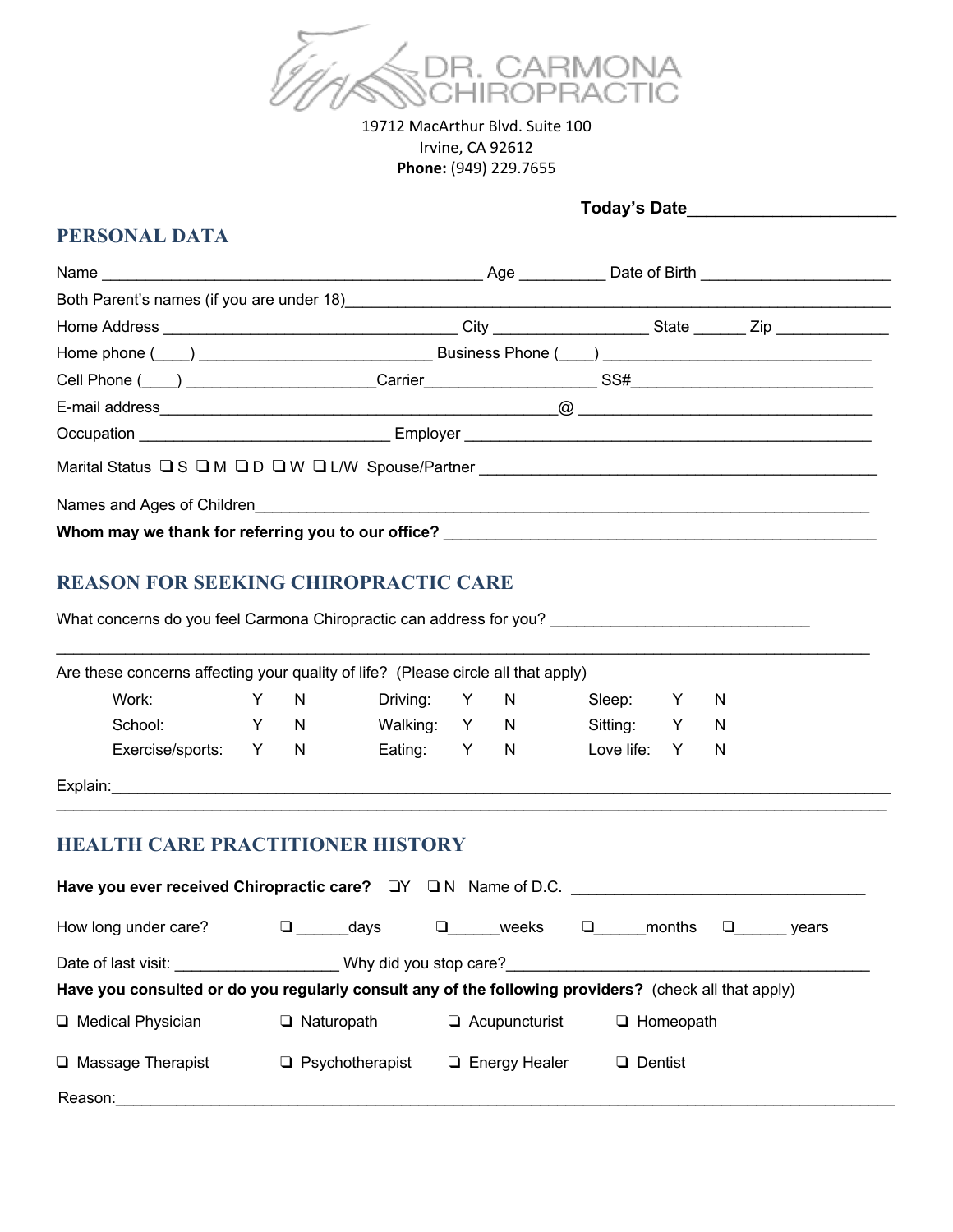**The primary system in the body which coordinates health is the NERVE SYSTEM. The vertebrae (bones of the spinal column) surround and protect the delicate NERVE SYSTEM. Injury to the SPINE and NERVE SYSTEM is a condition called VERTEBRAL SUBLUXATION. VERTEBRAL SUBLUXATION results in nerve malfunction due to vertebral/spinal misalignment.**

#### **Vertebral Subluxations can have Physical, Emotional and Chemical causes and effects.**

**The information below will help us to see the types of PHYSICAL, EMOTIONAL & CHEMICAL stresses you have been subjected to in your life, how they may relate to your present spinal, nerve and health status and whether they may have caused Vertebral Subluxations to occur.**

#### **FOR WOMAN**

| Are you pregnant? Y N  |  | Date of last menstrual period:                                                                                    |  |
|------------------------|--|-------------------------------------------------------------------------------------------------------------------|--|
|                        |  | If x-rays are recommended, your signature is required (below) to verify that you are not pregnant.                |  |
| Signature:             |  | Date:                                                                                                             |  |
| If pregnant, Due Date: |  | Name of OBGYN or Midwife                                                                                          |  |
|                        |  | Where will you be birthing your baby? $\square$ Hospital $\square$ Home $\square$ Birthing Center $\square$ Other |  |

## **PHYSICAL STRESS: BIRTH AND INFANCY**

The birth process can traumatize a baby's spine and cause damage to the spine & nerve system. Please CHECK where and how you were birthed. (If you do not know, please skip to next question)

| $\Box$ Home   | $\square$ Natural       | $\Box$ Hospital | □ Caesarian section    | $\Box$ Forceps       |                   |
|---------------|-------------------------|-----------------|------------------------|----------------------|-------------------|
| $\Box$ Breech | $\Box$ Cord around neck |                 | $\Box$ Prolonged labor | □ Drug induced labor | $\square$ Suction |

## **PHYSICAL STRESS: CHILDHOOD THROUGH ADULT**

The minor & often ignored repetitive physical traumas that we have endured are often too numerous to list. Please list the major traumas that you remember from your childhood up to the present. Have you had any accidents due to any of the following? (Check all that apply)

|                                        | $\Box$ Automobile $\Box$ Motorcycle | $\Box$ Bicycle                                         | $\Box$ Sports | $\Box$ Playground | $\Box$ Abuse |                                                                                                                               |
|----------------------------------------|-------------------------------------|--------------------------------------------------------|---------------|-------------------|--------------|-------------------------------------------------------------------------------------------------------------------------------|
| If yes, state type of injury and date: |                                     |                                                        |               |                   |              |                                                                                                                               |
|                                        |                                     |                                                        |               |                   |              | Have you ever hurt, broken, fractured, sprained, injured or felt pain in any bones or joints (spine, head, neck, ribs, chest, |
|                                        |                                     | upper or lower back, pelvis or hips, legs or arms)?    | UУ            | ON                |              |                                                                                                                               |
|                                        |                                     | If yes, list body parts injured and dates of injuries: |               |                   |              |                                                                                                                               |
|                                        |                                     | Have you ever been hospitalized or had surgery?        |               | UN                |              |                                                                                                                               |

If yes, state reason and dates: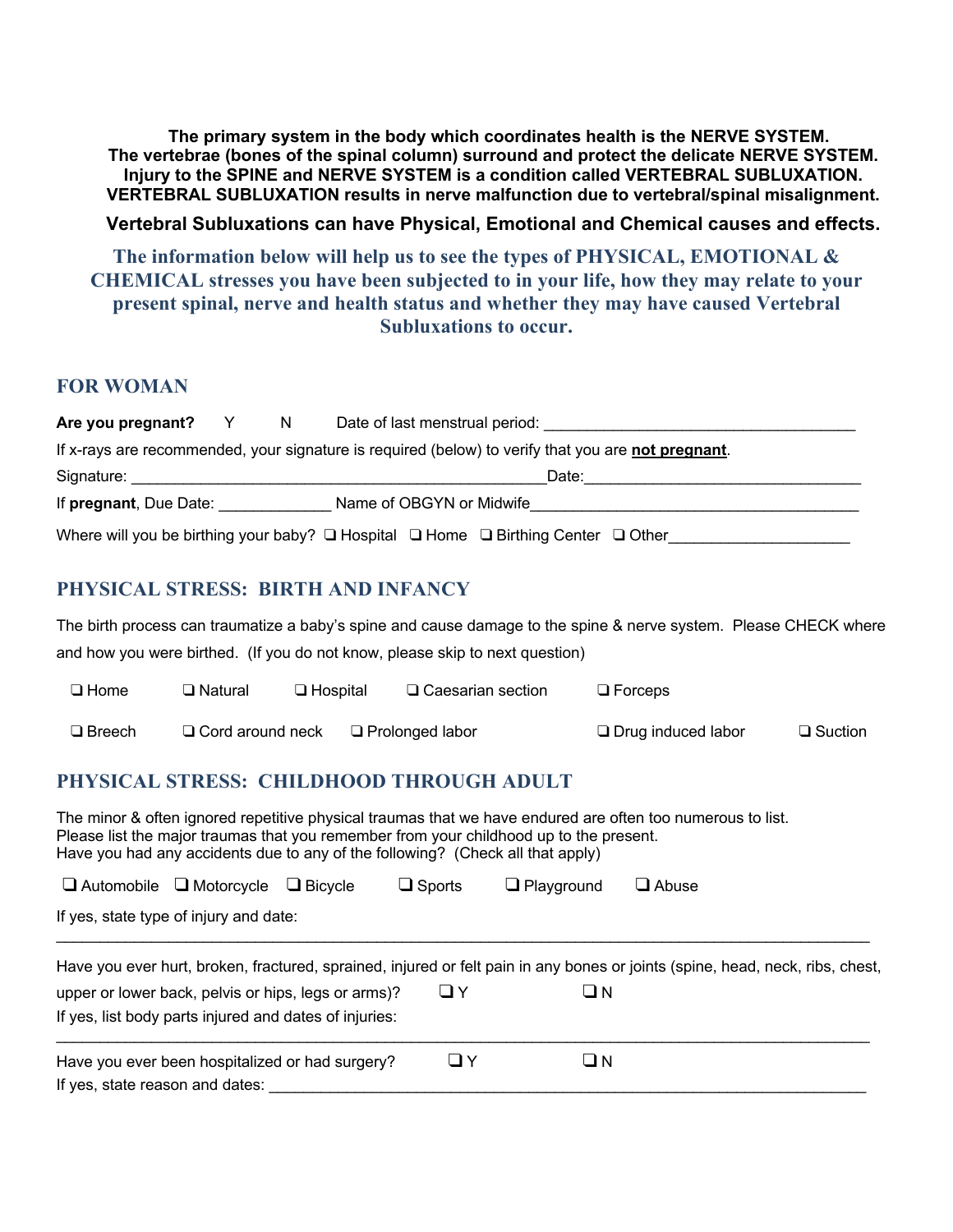#### **EMOTIONAL STRESS: CHILDHOOD THROUGH ADULT**

It is difficult to separate the emotional stress in our life from the physical response that often occurs. Please indicate if you have ever or are experiencing any of the emotional stresses below:

| Childhood Trauma |     | Loss of loved one      | Y |    | Abuse          |    | N. |
|------------------|-----|------------------------|---|----|----------------|----|----|
| Work or School   | Y N | Divorce/separation Y N |   |    | Financial      | Y. | N. |
| Lifestyle change | N   | Parents' divorce       |   | N. | <b>Illness</b> |    | N. |

#### **CHEMICAL STRESS: CHILDHOOD THROUGH ADULT**

Chemical stress can occur when a substance, that is toxic to the body, is breathed, injected, taken by mouth, or placed on the skin (e.g.: food allergies, drug reactions, exposure to chemicals in the air, etc.) The following will reveal exposures you may have had.

| Were you vaccinated? $\Box Y$ $\Box N$                         |                                                                                                     | If yes, did you have a reaction? $\Box Y$       |  |              | $\Box N$                | <b>QU</b> nsure |
|----------------------------------------------------------------|-----------------------------------------------------------------------------------------------------|-------------------------------------------------|--|--------------|-------------------------|-----------------|
|                                                                | Have you been exposed to any of the following on a regular basis (either in the past or presently)? |                                                 |  |              |                         |                 |
| $\Box$ Toxic chemicals                                         |                                                                                                     | $\Box$ Second hand smoke                        |  |              | $\Box$ Drug therapy     |                 |
| $\Box$ Radiation                                               |                                                                                                     | $\Box$ Chemotherapy                             |  | $\Box$ Other |                         |                 |
| If yes, please list:<br>If yes, please list:                   | Do you have allergies or sensitivities to any foods?<br>ON<br>u.                                    |                                                 |  |              |                         |                 |
|                                                                | Do you presently consume any of the following?                                                      |                                                 |  |              |                         |                 |
| $\Box$ Coffee/caffeine                                         | $\Box$ Alcohol                                                                                      | $\Box$ Tobacco<br>$\Box$ Over the counter drugs |  |              | $\Box$ Prescribed drugs |                 |
| Please list all medications (prescribed and over the counter): |                                                                                                     |                                                 |  |              |                         |                 |

#### **Note: It is imperative that you list all medications as they may have an influence on your care.**

 $\mathcal{L}_\mathcal{L} = \mathcal{L}_\mathcal{L} = \mathcal{L}_\mathcal{L} = \mathcal{L}_\mathcal{L} = \mathcal{L}_\mathcal{L} = \mathcal{L}_\mathcal{L} = \mathcal{L}_\mathcal{L} = \mathcal{L}_\mathcal{L} = \mathcal{L}_\mathcal{L} = \mathcal{L}_\mathcal{L} = \mathcal{L}_\mathcal{L} = \mathcal{L}_\mathcal{L} = \mathcal{L}_\mathcal{L} = \mathcal{L}_\mathcal{L} = \mathcal{L}_\mathcal{L} = \mathcal{L}_\mathcal{L} = \mathcal{L}_\mathcal{L}$ 

## **QUALITY OF LIFE (presently)**

| How do you grade your physical health?                                                                                                    | $\square$ Good | <b>⊒</b> Fair | $\Box$ Poor    |
|-------------------------------------------------------------------------------------------------------------------------------------------|----------------|---------------|----------------|
| How do you grade your emotional/mental health?                                                                                            | $\square$ Good | <b>⊒</b> Fair | $\Box$ Poor    |
| How do you rate your overall "quality of life"?                                                                                           | $\square$ Good | – Fair        | $\square$ Poor |
| Do you exercise regularly? If yes, how often?<br>Do you take supplements? If yes, please list:<br>Do you follow a special dietary regime? |                |               |                |